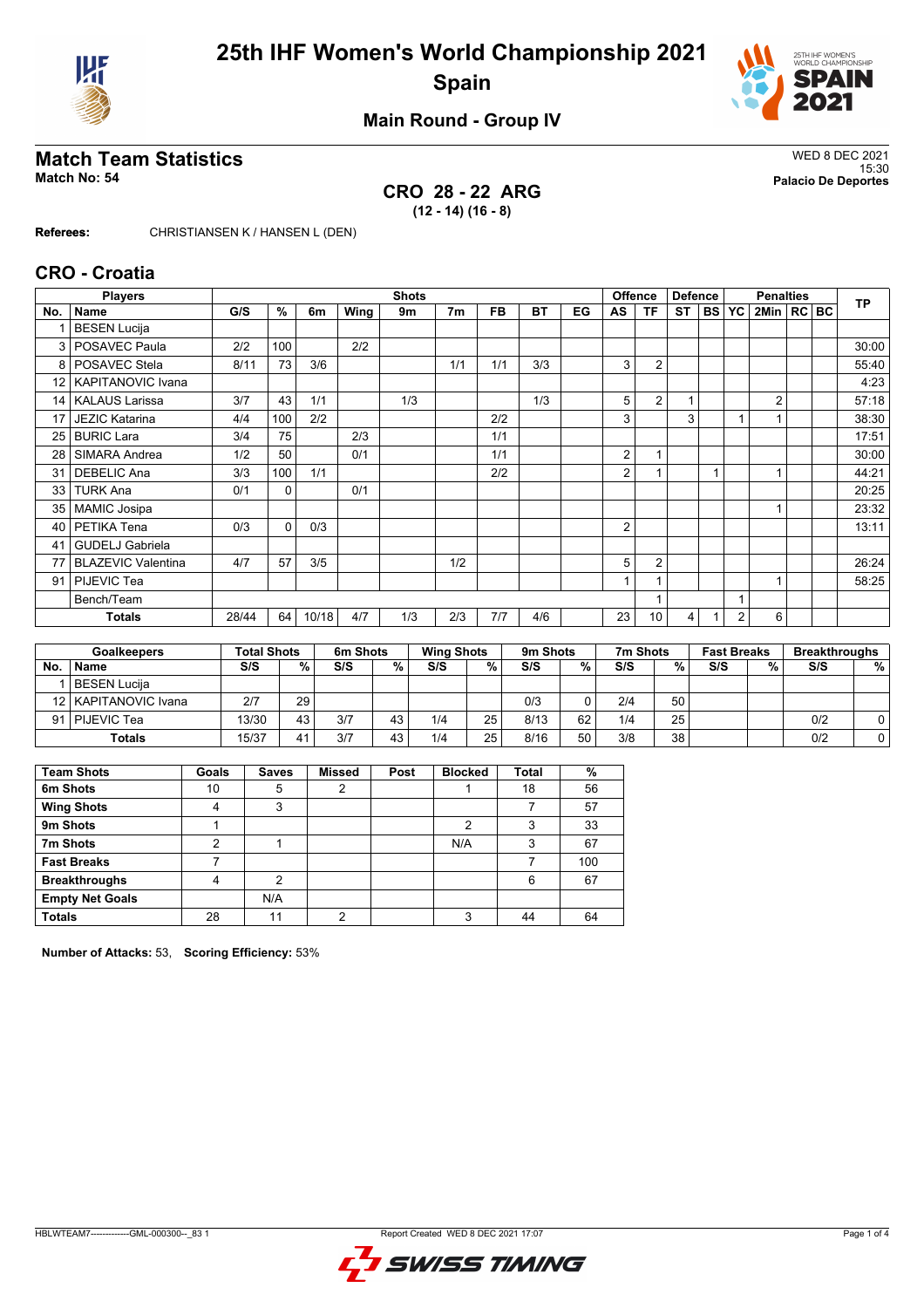

# **25th IHF Women's World Championship 2021 Spain**



### **Main Round - Group IV**

# **Match Team Statistics** WED 8 DEC 2021

15:30 **Match No: 54 Palacio De Deportes CRO 28 - 22 ARG (12 - 14) (16 - 8)**

**Referees:** CHRISTIANSEN K / HANSEN L (DEN)

### **CRO - Croatia**

| <b>Players</b><br>Goals / Shots |              |                      |             |                         | <b>Shots Distribution</b>         |                      |             |                      |                                   |     |
|---------------------------------|--------------|----------------------|-------------|-------------------------|-----------------------------------|----------------------|-------------|----------------------|-----------------------------------|-----|
| 1 BESEN L                       | 3 POSAVEC P  |                      | 8 POSAVEC S | <b>12 KAPITANOVIC I</b> | <b>14 KALAUS L</b>                |                      | 17 JEZIC K  |                      | 25 BURIC L                        |     |
|                                 |              | 1/1                  |             |                         |                                   |                      |             | $2/2$ $\sqrt{2}$ 1/1 |                                   |     |
|                                 |              |                      | 4/6         | 1/2<br>л. н             |                                   | $2/2$ $\blacksquare$ | 1/1         |                      | $\blacksquare$ $\blacksquare$ 0/1 | 1/1 |
|                                 |              | 1/1<br>. H           | 1/1         | $2/2$ $\blacksquare$    | $\blacksquare$ 0/2                | $1/1$ $\blacksquare$ |             | 1/1                  | $\blacksquare$ 1/1                |     |
| 28 SIMARA A                     | 31 DEBELIC A |                      | 33 TURK A   | 35 MAMIC J              | 40 PETIKA T                       | 2-Blocked            | 41 GUDELJ G |                      | 77 BLAZEVIC V                     |     |
| 0/1                             |              |                      | 0/1         |                         |                                   |                      |             |                      |                                   | 1/1 |
|                                 | 1/1<br>. .   | $1/1$ .              |             |                         | $\blacksquare$ $\blacksquare$ 0/1 | 0/1                  | . .         |                      |                                   | 3/4 |
|                                 |              | $2/2$ $\blacksquare$ |             |                         |                                   |                      |             |                      |                                   |     |

1-Blocked

| 91 PIJEVIC T |  |  |  |  |  |  |  |  |  |  |  |
|--------------|--|--|--|--|--|--|--|--|--|--|--|
|              |  |  |  |  |  |  |  |  |  |  |  |
|              |  |  |  |  |  |  |  |  |  |  |  |
|              |  |  |  |  |  |  |  |  |  |  |  |

**Team**

 $\frac{1}{2}$  5/9



| <b>Goalkeepers</b> |
|--------------------|
| Saves / Shots      |

2-Missed

|      | 1/3 | 0/1 |
|------|-----|-----|
| 2/4  | 2/2 | 4/5 |
| 3/14 |     | 3/8 |

| <b>12 KAPITANOVIC I</b> |
|-------------------------|
| $\overline{0/1}$        |
| 2/2                     |
| 0/1                     |
|                         |

| 91 PIJEVIC T |     |     |  |  |  |  |  |  |  |  |  |
|--------------|-----|-----|--|--|--|--|--|--|--|--|--|
|              | 1/3 |     |  |  |  |  |  |  |  |  |  |
| 2/4          | 212 | 2/3 |  |  |  |  |  |  |  |  |  |
| 3/11         |     | 3/7 |  |  |  |  |  |  |  |  |  |

| 1/1 | ก/ว | 414  |
|-----|-----|------|
| 5/9 |     | 9/12 |
| 1/3 | 2/2 | 6/6  |

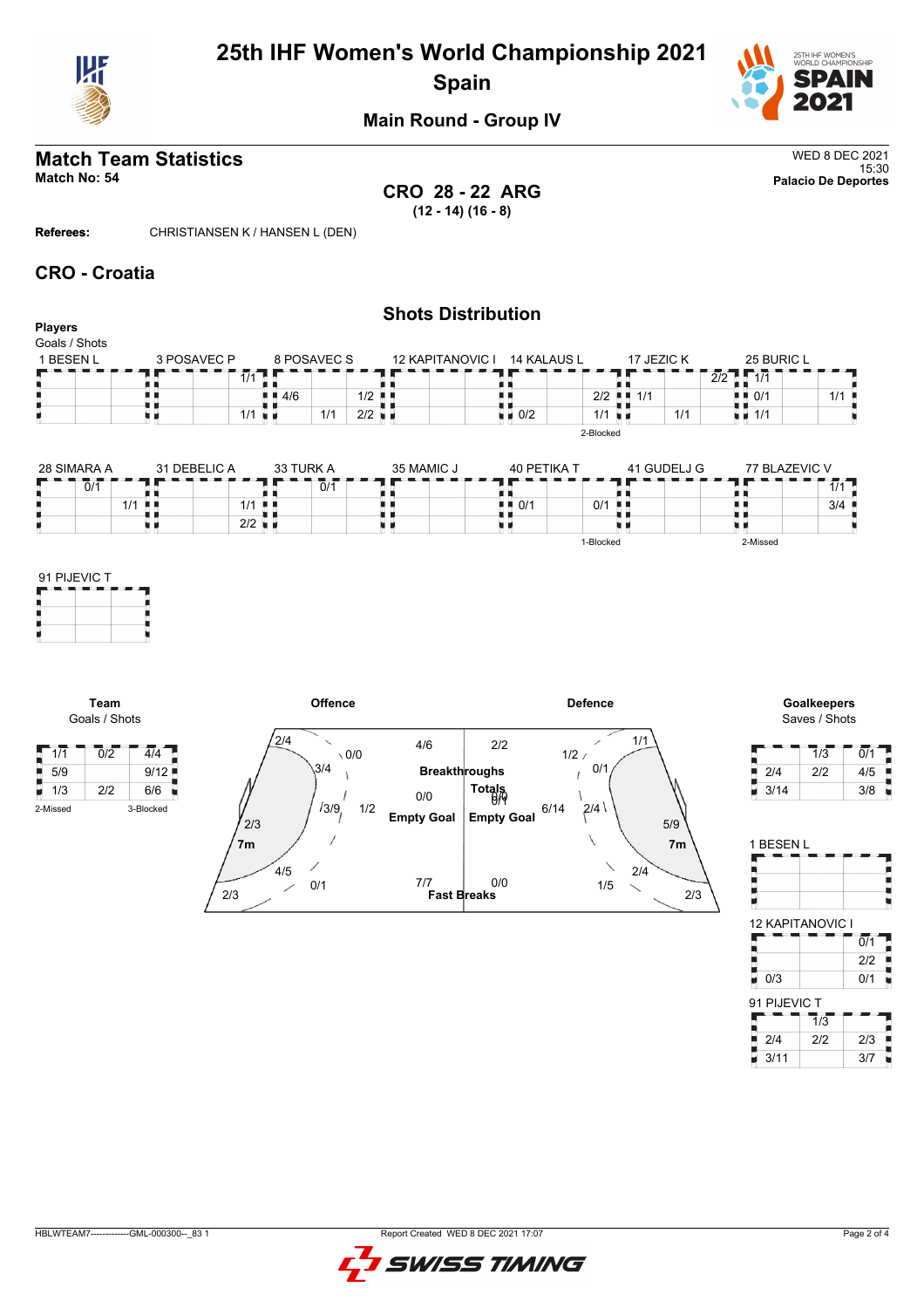



### **Main Round - Group IV**

# **Match Team Statistics**<br>Match No: 54<br>Palacio De Deportes

**CRO 28 - 22 ARG (12 - 14) (16 - 8)**

15:30 **Match No: 54 Palacio De Deportes**

**Referees:** CHRISTIANSEN K / HANSEN L (DEN)

### **ARG - Argentina**

|     | <b>Players</b>                      |       | <b>Shots</b> |     |      |      |                |           |     |    |    |                | <b>Offence</b><br><b>Defence</b> |   |       | <b>TP</b>      |  |       |
|-----|-------------------------------------|-------|--------------|-----|------|------|----------------|-----------|-----|----|----|----------------|----------------------------------|---|-------|----------------|--|-------|
| No. | Name                                | G/S   | %            | 6m  | Wing | 9m   | 7 <sub>m</sub> | <b>FB</b> | BT  | EG | AS | TF             | ST                               |   | BS YC | 2Min   RC BC   |  |       |
|     | <b>CARRATU Marisol</b>              |       |              |     |      |      |                |           |     |    |    |                |                                  |   |       |                |  | 57:33 |
| 4   | <b>URBAN MEDEL Rosario Victoria</b> | 2/3   | 67           |     | 2/3  |      |                |           |     |    |    |                |                                  |   |       |                |  | 40:59 |
| 5   | PIZZO Manuela                       | 1/2   | 50           |     |      |      | 1/2            |           |     |    | 1  |                | 1                                |   |       |                |  | 24:28 |
| 6   | <b>GARCIA Graciela Ayelen</b>       | 1/2   | 50           | 1/1 |      | 0/1  |                |           |     |    |    |                |                                  |   |       |                |  | 18:08 |
| 7   | <b>CAMPIGLI Rocio</b>               |       |              |     |      |      |                |           |     |    |    |                |                                  |   |       |                |  | 2:59  |
| 10  | MENDOZA Luciana                     | 5/8   | 63           | 0/2 |      | 4/5  | 1/1            |           |     |    | 2  | $\overline{2}$ |                                  |   |       |                |  | 31:24 |
| 12  | ROSALEZ Fatima Ayelen               |       |              |     |      |      |                |           |     |    |    |                |                                  |   |       |                |  |       |
| 13  | <b>GAVILAN Giuliana</b>             |       |              |     |      |      |                |           |     |    | 1  |                | 1                                |   |       |                |  | 21:41 |
| 15  | <b>MENA Antonela Lucia</b>          | 1/1   | 100          | 1/1 |      |      |                |           |     |    |    | 1              |                                  |   |       | $\overline{2}$ |  | 40:20 |
| 17  | CAVO Malena                         | 5/7   | 71           | 2/3 |      | 1/2  |                |           | 2/2 |    | 6  | 3              |                                  |   |       |                |  | 27:01 |
| 18  | <b>SANS Macarena</b>                | 0/2   | $\Omega$     |     |      | 0/2  |                |           |     |    |    |                |                                  |   |       |                |  | 14:38 |
| 21  | <b>GANDULFO Macarena</b>            | 1/2   | 50           |     |      |      | 1/2            |           |     |    |    |                |                                  |   |       |                |  | 9:31  |
| 22  | <b>KARSTEN Elke Josselinne</b>      | 3/11  | 27           | 0/1 |      | 1/6  | 2/4            |           |     |    | 5  |                |                                  |   |       |                |  | 51:28 |
| 25  | CASASOLA Micaela                    | 2/6   | 33           | 0/1 |      | 2/5  |                |           |     |    |    |                |                                  |   |       |                |  | 21:03 |
| 26  | DALLE CRODE Lucia                   | 1/2   | 50           |     | 1/1  | 0/1  |                |           |     |    |    |                |                                  |   |       |                |  | 58:22 |
| 36  | OJEA CRISTINO Delfina               |       |              |     |      |      |                |           |     |    |    |                |                                  |   |       |                |  |       |
|     | Bench/Team                          |       |              |     |      |      |                |           |     |    |    |                |                                  |   |       |                |  |       |
|     | Totals                              | 22/46 | 48           | 4/9 | 3/4  | 8/22 | 5/9            |           | 2/2 |    | 18 | 9              | 3                                | 3 |       | $\overline{2}$ |  |       |

|               | <b>Goalkeepers</b>         |       | <b>Total Shots</b> | 6m Shots |           | <b>Wing Shots</b> |    | 9m Shots |   | 7m Shots |    | <b>Fast Breaks</b> |   | <b>Breakthroughs</b> |    |  |
|---------------|----------------------------|-------|--------------------|----------|-----------|-------------------|----|----------|---|----------|----|--------------------|---|----------------------|----|--|
| <b>No</b>     | <b>Name</b>                | S/S   | %                  | S/S      | %         | S/S               | %  | S/S      | % | S/S      |    | %<br>S/S           | % | S/S                  | %  |  |
|               | <b>CARRATU Marisol</b>     | 11/39 | 28                 | 5/15     | 33.<br>ບປ | 3/7               | 43 | 0/1      |   | 1/3      | 33 | 0/7                |   | 2/6                  | 33 |  |
|               | 12   ROSALEZ Fatima Avelen |       |                    |          |           |                   |    |          |   |          |    |                    |   |                      |    |  |
| <b>Totals</b> |                            | 11/39 | 28                 | 5/15     | 33<br>ບປ  | 3/7               | 43 | 0/1      |   | 1/3      | 33 | 0/7                |   | 2/6                  | 33 |  |

| <b>Team Shots</b>      | Goals          | <b>Saves</b> | <b>Missed</b> | Post | <b>Blocked</b> | <b>Total</b>   | %   |
|------------------------|----------------|--------------|---------------|------|----------------|----------------|-----|
| 6m Shots               | 4              | 3            |               |      |                | 9              | 44  |
| <b>Wing Shots</b>      | 3              |              |               |      |                | 4              | 75  |
| 9m Shots               | 8              | 8            | 5             |      |                | 22             | 36  |
| 7m Shots               | 5              | 3            |               |      | N/A            | 9              | 56  |
| <b>Fast Breaks</b>     |                |              |               |      |                |                |     |
| <b>Breakthroughs</b>   | $\overline{2}$ |              |               |      |                | $\overline{2}$ | 100 |
| <b>Empty Net Goals</b> |                | N/A          |               |      |                |                |     |
| <b>Totals</b>          | 22             | 15           |               |      |                | 46             | 48  |

**Number of Attacks:** 54, **Scoring Efficiency:** 41%